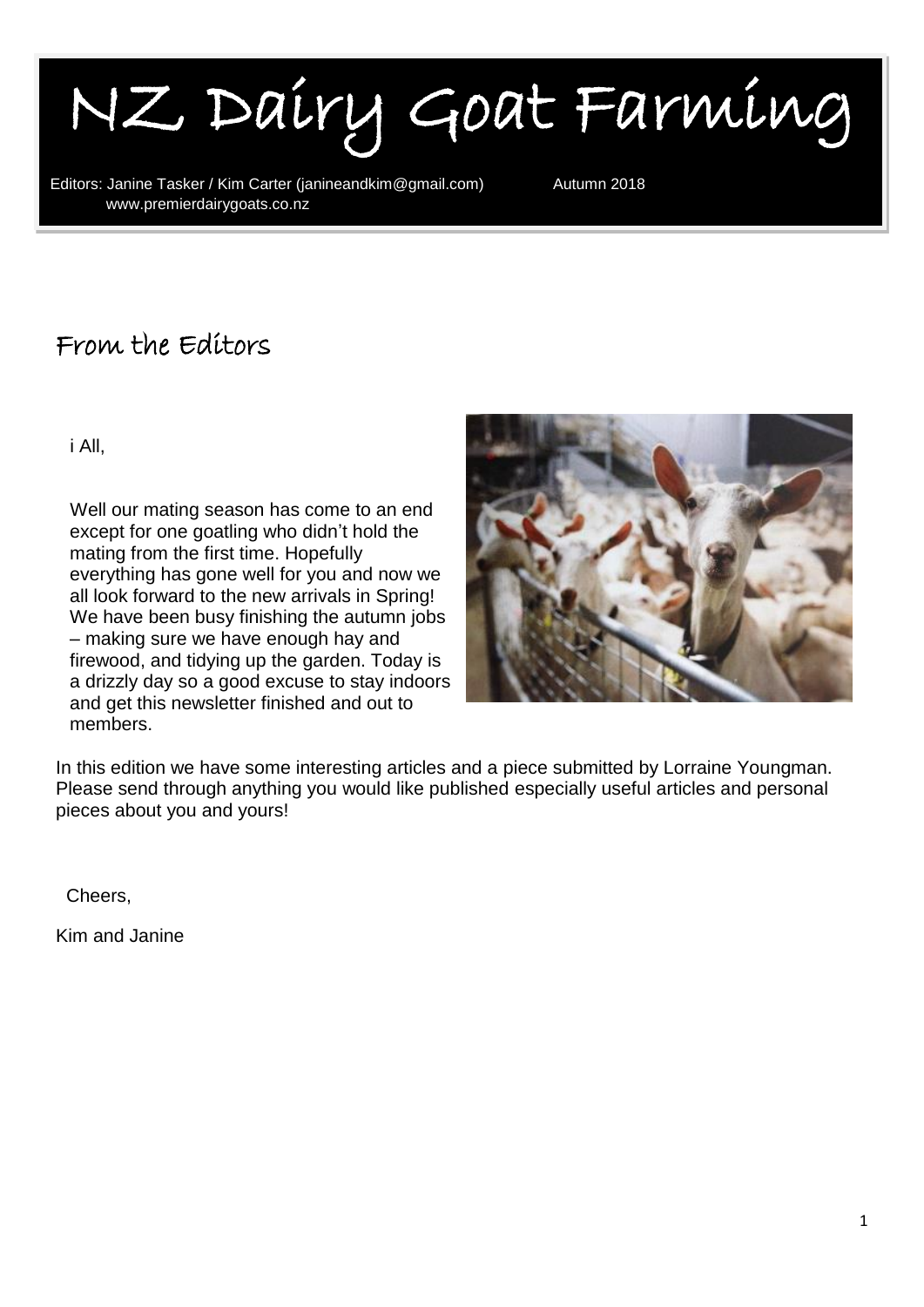# Recipe of the Season

# Goat Ragu (Jaime Oliver)

### *Ingredients*

- 2 onions
- 3 cloves of garlic
- 2 sprigs of fresh rosemary
- 10 large ripe plum tomatoes or 1 x 400g tin of plum tomatoes
- 1 tablespoon rice bran oil
- 3 fresh bay leaves
- 1 tablespoon red chilli flakes
- 1 teaspoon ground nutmeg
- 1 teaspoon dried oregano or mixed herbs
- 1 teaspoon sugar
- 450 g higher-welfare leg of kid goat , diced (ask your butcher to do this), 150 ml red wine
- 2 tablespoons tomato purée, 175 ml beef stock
- 2 carrots, 2 heads of broccoli
- 2 cloves of garlic, 25 g butter
- a few sprigs of fresh basil

#### *Method*

- 1. Peel and dice the onions, then peel and finely grate the garlic. Pick and chop the rosemary leaves. Dice the tomatoes (if using) and keep separate.
- 2. Heat the oil in a large heavy-based saucepan over a medium-low heat, then add the onions and gently sauté for 6 to 7 minutes, or until soft and translucent.

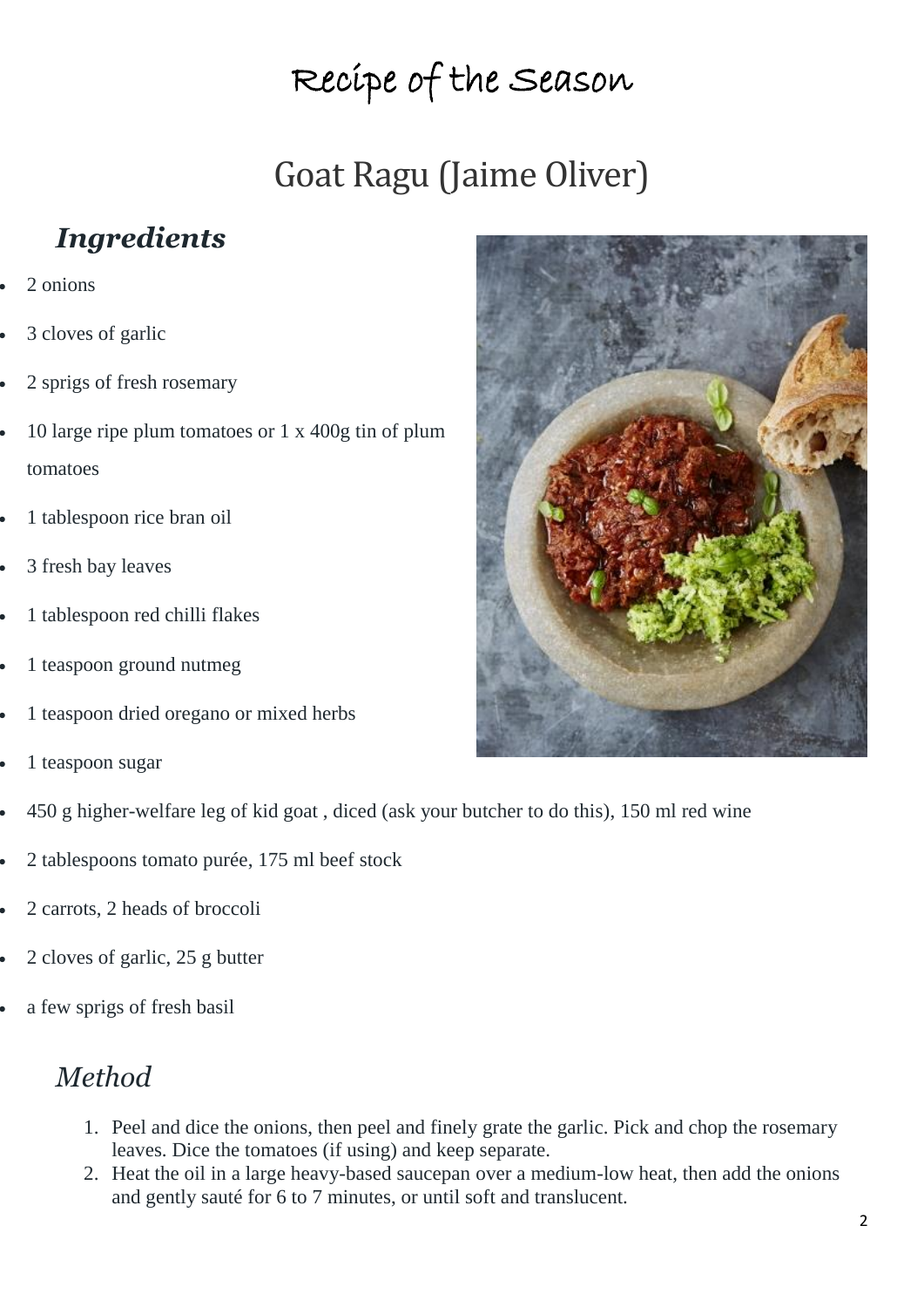- 3. Stir in the garlic, rosemary, fresh bay, chilli flakes, nutmeg, oregano and sugar, then fry for a further 3 minutes.
- 4. Turn the heat up to medium-high, add the kid goat and brown for a few minutes, stirring often. Season with sea salt and plenty of black pepper.
- 5. Pour in the red wine to deglaze the pan, give it stir, then add the tomato purée and fresh or tinned tomatoes. Top up with stock – you'll only need about 100ml of stock if using fresh tomatoes.
- 6. Season, then bring to the boil. Reduce the heat to a simmer, cover and leave it to bubble away for 2 hours 30 minutes, or until thickened, reduced and smelling incredible.
- 7. About 20 minutes before it's ready, grate the carrots (peel them first if they're not organic), then stir into the ragù. Check the seasoning, adding more salt and pepper, if needed.
- 8. Chop up the broccoli, including the stalks, then cook in a pan of boiling salted water until softened. Drain and return to the pan. Peel and grate in the garlic, then mash well with the butter.
- 9. Divide the ragù between your plates, garnish with basil leaves, then serve with the mashed broccoli and some warm, sliced baguette, if you like.

### Does in Season

By Lorraine Youngman

How do you know your doe is in season? This is a question I am often asked by new owners, or people with only a couple of does.

There is no straight forward answer to this as they are as different as humans.

First of all there are those like 'the ladies of the night', that stand on corners down Manchester Street Christchurch, blatantly flaunting themselves and advertising their



wares. They scream frequently, flick their tails continuously, and upset every buck for miles. Even if they have been mated many times. This can go on for up to 3 days, until everyone is feeling heartily sick of them.

The other extreme is the quiet genteel type, ' No sex please we are British'. They discretely hang back in the back ground, with just the occasional flick of a tail. They can be in season, for a few hours or up to 2 days. Do not confuse the pleased to see food, or having just passed some goat fertilizer, flick. You may have to stand back quietly and watch for a while.

Very helpful is to go to your nearest, smelliest, dripping in spray, buck and rub him down with a rag.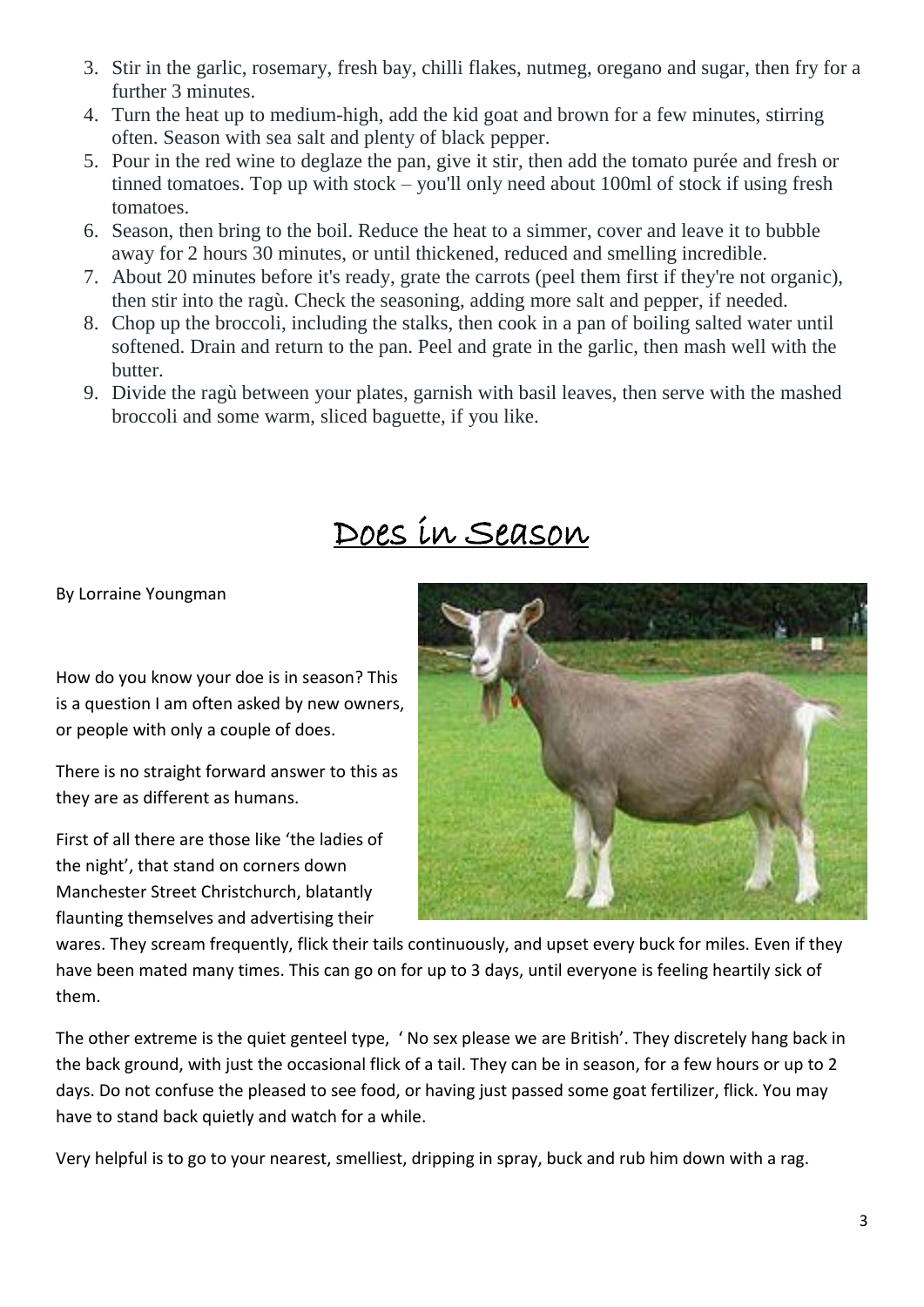I do suggest taking an ice cream container with you, with a lid or else you will have to drive home with all the car windows down.

This rag is then tied to a fence and a doe in season will come up and smooch against it. You can further check by lifting her tail and checking for a slight pinkness around the vagina, and lightly run your hand down her rump to see if she will flick.

Finally, to further confuse the amateur, in certain years you may get a false season, vets say it only happens at the start of her cycling, this is not true and annoyingly can happen further through the cycles. She will take the buck but unfortunately if it happens it just means 2 trips, as she will cycle in another 5-7 days instead of every 3 weeks.

# Reproductive Problems in Buck

The most common cause of a buck not breeding is that the does are not coming into heat (cycling). Many goat breeds mate seasonally (especially dairy and dairy-crosses) as daylight shortens; in the northern hemisphere, that time frame is mid-July to mid-December. The same breed may cycle differently under climatic conditions in other locales. Experienced breeding bucks in hot climates often mate in the cooler night hours.



Malnutrition is a major factor in the buck's ability to breed. Malnutrition, as used here, refers more to quality than quantity of feed and forage. Don't overlook the importance of minerals that have been specifically formulated for goats. The buck will lose interest in eating during breeding season, so he needs to be in good physical condition when placed with does. Too thin or too fat -- neither situation is good. Evaluate your nutritional program in advance of breeding season rather than after it begins.

Examine the buck's testicles for defects. Testes should feel "muscle" firm. Abnormally small testes reduce his

chances of successfully breeding. Intersexed animals (hermaphrodites) tend to have small testes. Hermaphrodites have both male and female genitalia. Make sure that both testicles are descended from the body into the scrotal sac. A buck with one or more undescended testicles is known as a cryptorchid. Since cryptorchidism is hereditary, these bucks should not be used for breeding. Some chryptorchids may not be able to breed at all. Sperm need the cooler environment of the scrotal sac in order to develop and survive. Body cavity temperatures are too high for good sperm production. Sexually-immature bucks are likely to have abnormal sperm. Small testes can also be the result of malnutrition. Bucks with very short necks can be poor breeders. At first glance, this might sound silly, but think about it. When a buck mounts a doe and ejaculates sperm, at the same time he throws his head back as part of his thrusting movement. If his neck is too short, he can lose his balance, fall over backwards, and not complete his insemination of the doe.

Various infectious diseases can reduce or prevent the development of healthy sperm. Staph, coliform, and pseudomonas bacterial infections, trichomoniasis, granulomas, and herpesvirus can impact the buck's breeding ability. Bacterial infections require antibiotics and topical cleansing of the affected areas. Trichomoniasis is a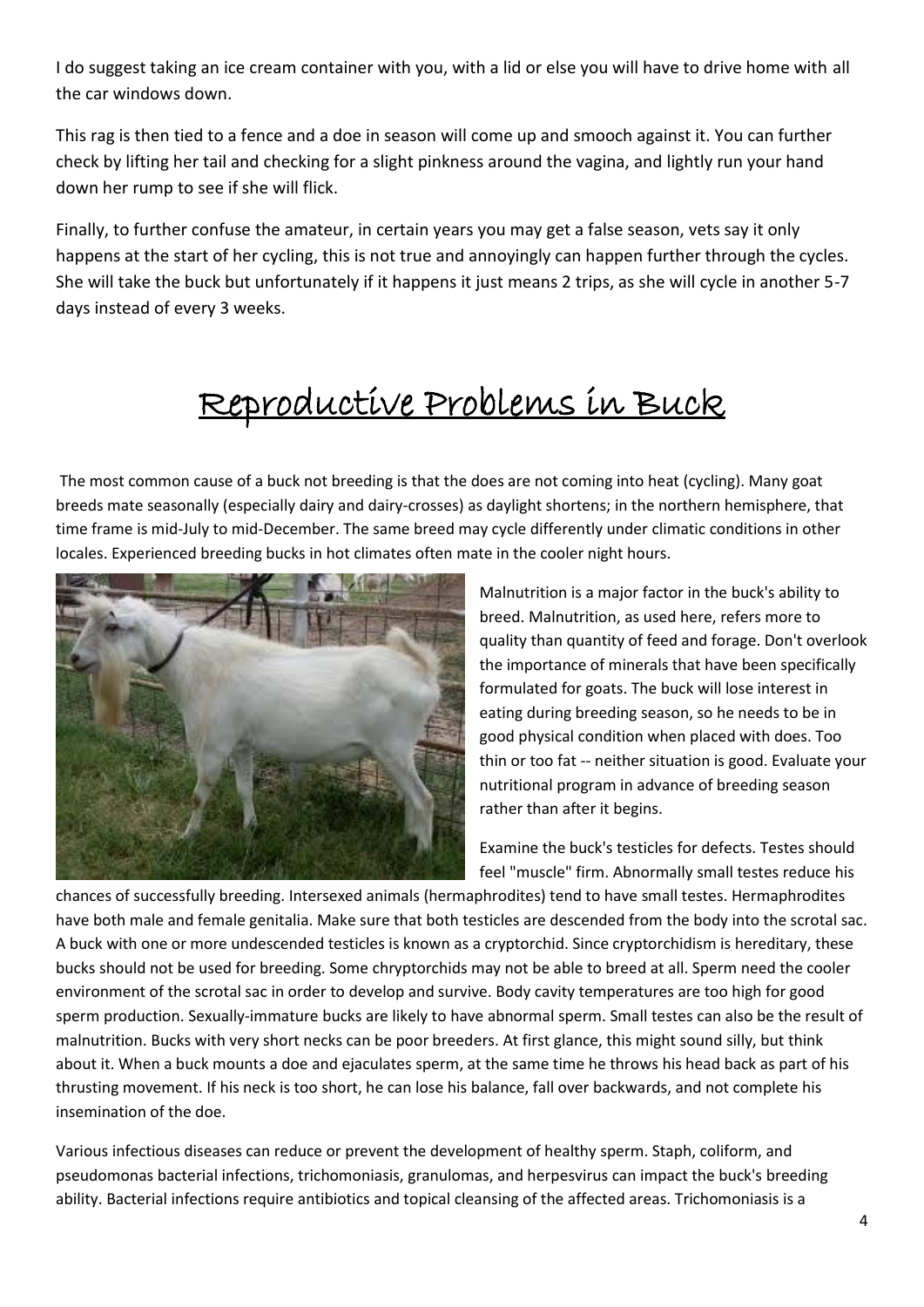protozoan that lives in the urethra and/or its sheath and can prevent insemination. Medication is necessary to kill this parasite. Because it is a virus, herpes does not respond to antibiotics and usually must run its course. Herpesvirus can cause abortions in does. Mites can be a major cause of infertility. If a buck's scrotum is infested with mites, sperm production declines because the scabs that form on the surface of the scrotum hold in heat.

Ulcerative posthitis (pizzle rot) interferes with breeding. The pizzle is the curly appendage on the end of the buck's penis. Pizzle rot is believed to be caused by a high-protein diet. Such a diet increases the amount of urea in the buck's urine, resulting in the production of excess ammonia. The ammonia provides fertile ground in which bacteria can live and reproduce. Dense and/or twisted hair around the urethral process, as well as penile ulcers and pustules, can interfere with breeding. Testicular tumors, while possible, are rare in goats. Scrotal hernias, although not common in goats, will impair sperm production. Wounds, cuts, bites, and frostbite are more common problems. Adhesion of the urethral process to the glans penis prevents breeding. While this condition is normal in immature bucks, they should separate at sexual maturity, allowing the penis to extend from the sheath so the buck can impregnate the doe.

Arthritis restricts the buck's ability to breed; if the buck isn't flexible, he won't be able to mount the doe.Urinary calculi is a major problem in many bucks. Stones or crystals block urine flow, preventing the male from urinating. A buck that cannot urinate also cannot breed. A buck that cannot urinate will soon be dead. Refer to my articles on urinary calculi on the Articles page of the Onion Creek Ranch website http://www.tennesseemeatgoats.com . Urinary calculi is quite preventable. Simply feed the buck properly. Do not over-feed sacked feeds and always use a goat feed that has at least a 2:1 ratio of calcium-to-phosphorus (preferably 2.5:1). Occasionally the mineral content of drinking water contributes to causing urinary calculi. For example, water high in sulphur can cause problems. However, most cases of urinary calculi in bucks are the direct result of improper feed management -- specifically overfeeding grains. Hay fertilized with chicken litter can result in urinary calculi because chicken litter is very high in phosphorus. If your hay fits this description, you will need to add extra calcium to your goats' diet. Urinary calculi tends to be chronic (recurring), even when immediate medical attention has been given. Do not rely exclusively on products like ammonium chloride and methigel to prevent urinary calculi. Learn how to feed properly.

The effect of scrotal volume, scrotal circumference, and split scrotums on sperm production are debatable issues in bucks, with arguments to be made on either side. You may decide to have a sperm count done on the buck if all other efforts to identify the problem have been examined and determined not to be the cause.

Producers tend to think that a non-breeding buck is not \*fixable.\* Illness and injury can be dealt with, as can poor nutrition. If the does are coming into heat, poor nutrition or injury is likely the cause of the buck's inability to breed. Before you decide to demand replacement of what you think may be a non-breeding buck, you should exhaust all avenues of investigation, including sperm count testing. The answer may be as simple as the buck is breeding at night or your calculation of breeding-to-kidding dates is incorrect. Does do not always settle on the first breeding. In my 20+ years of experience, very few bucks are non-breeders. Usually the problem is keeping bucks and does from breeding when you are not ready for them to do so.



Suzanne W. Gasparotto, ONION CREEK RANCH, Lohn, Texas 2/5/12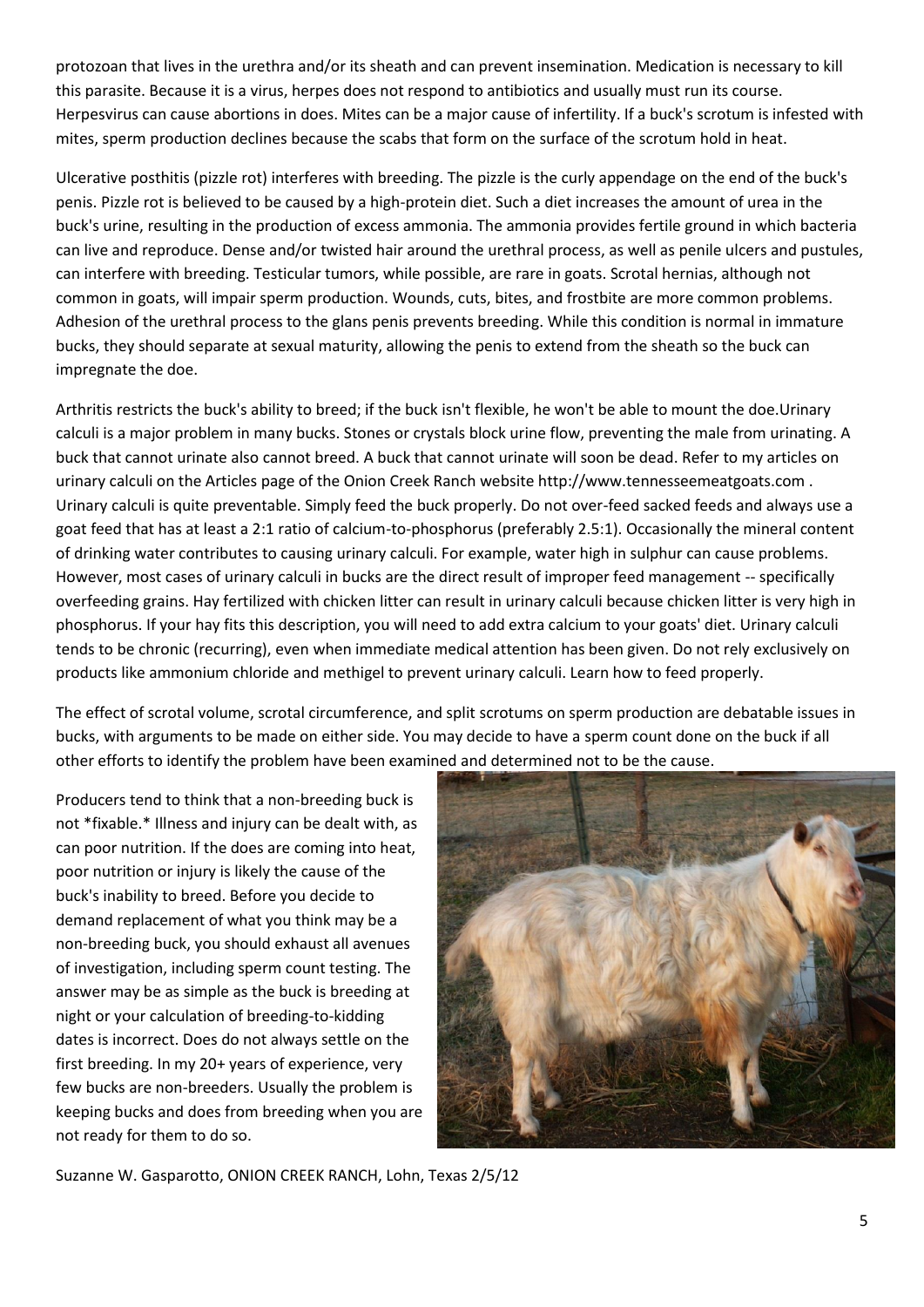## Who Knew??? For the Coffee Drinkers



Adapted from Selamta, The In-Flight Magazine of Ethiopian Airlines

Edited By Professor Nkiru Nzegwu

Abyssinia, now Ethiopia, is the original home of the coffee (arabica) plant. Kaffa, the province in the south-western highlands where they first blossomed, gave its name to coffee. The formal cultivation and use of coffee as a beverage began early in the 9th century. Prior to that, coffee trees grew wild in the forests of Kaffa, and may in the region were familiar with the berries and the drink. According to Ethiopia's ancient history, an Abyssinian goatherd, Kaldi, who lived around AD 850, discovered coffee. He observed his goats prancing excitedly and bleating loudly after chewing the bright red berries that grew on some green

bushes nearby. Kaldi tried a few berries himself, and soon felt a sense of elation. He filled his pockets with the berries and ran home to announce his discovery. At his wife's suggestion, he took the berries to the Monks in the monastery near Lake Tana, the source of the Blue Nile River.

Kaldi presented the chief Monk with the berries and related his account of their miraculous effect. "Devil's work!" exclaimed the monk, and hurled the berries in the fire. Within minutes the monastery filled with the aroma of roasting beans, and the other monks gathered to investigate. The beans were raked from the fire and crushed to extinguish the embers. The chief Monk ordered the grains to be placed in the ewer and covered with hot water to preserve their goodness. That night the monks sat up drinking the rich fragrant brew, and vowed that they would drink it daily to keep them awake during their long, nocturnal devotions.

# Word Find For Rainy Days

G A G G E O D T K Y N Y Q G F H E Q G N R A L E L X A G E E M N S G N I T A E L B H E S E I W Q T L V D R D E C U X I D K S C C A G F E W M U X E I I X H C I E T L Q E S M X M D N N E C A L L I N G R N T R Z G Q M D W P D C O G E B E N S N Y R U B J R K N N S S E H B I G N I T A M I P C P M E G U L S F S D U C N N O H L G C C C R T N L A A G N E T V R C K Y G G A P A N S L E S G V E V C C A W N J E F R S E A S O N J D D R U D W S H Y Y E D W U V

| AUTUMN, BLEATING    |
|---------------------|
| BREEDING, BUCK      |
| CALLING, CAPRINE    |
| CYCLING, DOE        |
| FEEDING, FLEHMEN    |
| FLICKING, GESTATION |
| HAY, MATING         |
| PACING, RAG         |
| RESPONSE, SEASON    |
| SHELTER, SMELLY     |
| STAND, TAIL         |
|                     |